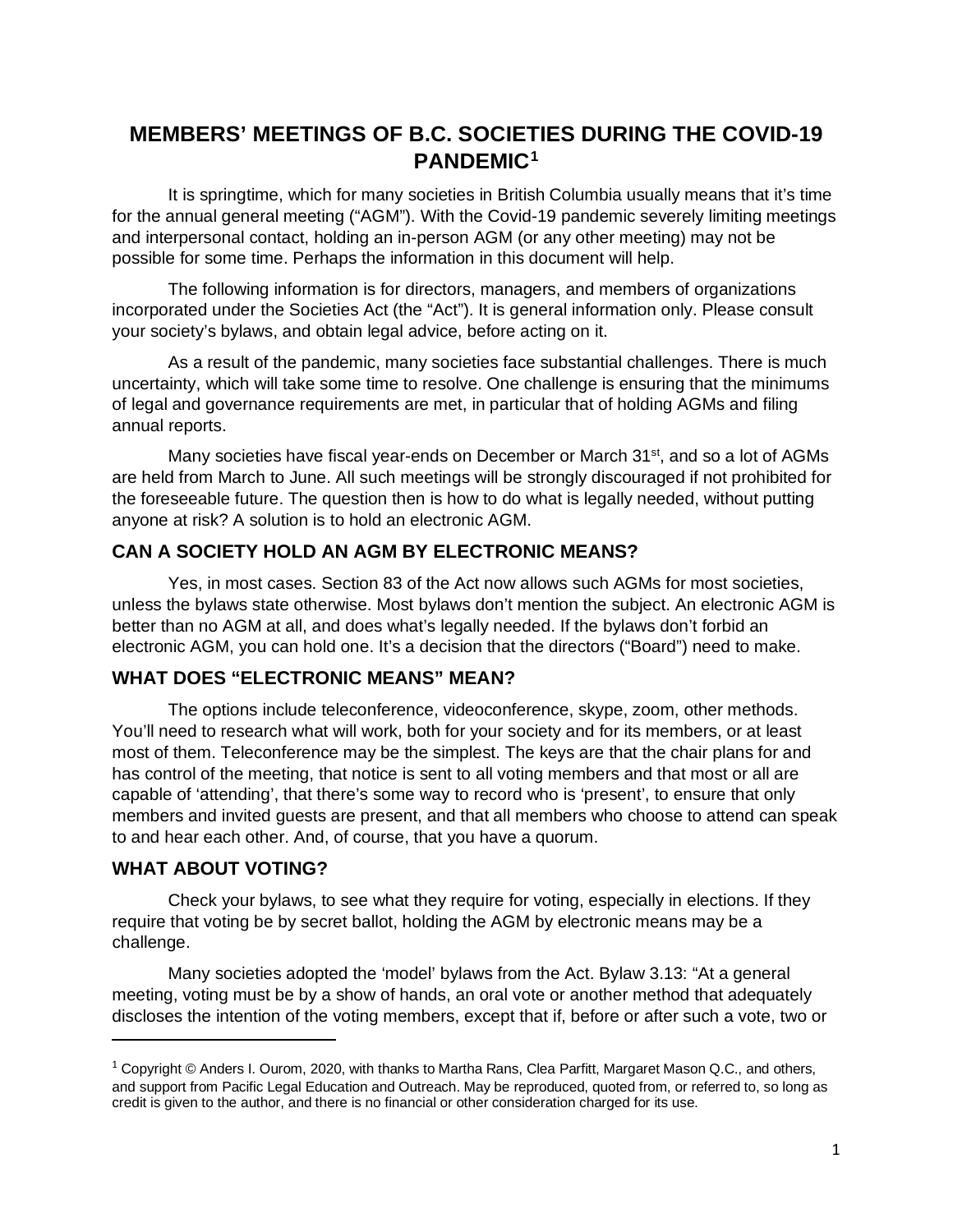more voting members request a secret ballot or a secret ballot is directed by the chair of the meeting, voting must be by a secret ballot." If your society has that bylaw, or something similar, voting electronically and so an electronic AGM should be possible.

However, it can be difficult to conduct a secret ballot by electronic means. For example, at a teleconference every voter must verbally state how she/he votes. If your society's bylaws require that some or all votes be by secret ballot, or you anticipate a contested vote, for example an election, consider getting legal advice.

Most resolutions at an AGM really only require consensus. A formal vote isn't needed. As long as the electronic means allows everyone to be able to communicate with each other the 'usual' business can easily take place: adoption of agenda, approval of last year's minutes, reports, presentation of financial statements, and election of the directors.

#### **WE HAVE TO HAVE AN AUDIT – CAN WE PROCEED?**

The biggest challenge may be obtaining the annual financial statements and (if required) auditor's report in time – auditors may be reluctant to do required site visits, if they're even possible. So, talk with your financial people and auditor, and find out what they can do, and when. Beyond that, the meeting and all related documents and procedures should be kept as simple and clear as possible. Take care of only the minimum required.

## **YEAR END DECEMBER 31ST – CAN WE DELAY PAST JUNE 30TH?**

The members have the right to be presented with financial statements within six months after the end of the fiscal year, that is June  $30<sup>th</sup>$  (September  $30<sup>th</sup>$ , if the year-end is March  $31<sup>st</sup>$ .) One option is to provide whatever financial statements you have available at the AGM, with a promise to provide the finalized or audited ones (if required) as soon as is practically possible.

Check if any funder requires the approved financial statements and auditor's report by a deadline, and if needed request an extension.

#### **PLANNING A SIMPLE MEETING**

Keep it as simple as possible:

- 1. Send notice more than 14 days before the meeting, with clear instructions as to how members can participate – at the society's expense, if there is any cost. For some members, something like a teleconference may be a new experience.
- 2. Explain that this is only being done due to present circumstances. Provide some way for members with questions to contact the society before the meeting.
- 3. Include the agenda, minutes of the last AGM, financial statements and auditor's report, any reports that will be presented, the results of any nominations/elections process required under the bylaws, and any special resolutions that you can't delay.
- 4. If an auditor's report is required but not available in time, provide the unaudited financial statements, with an undertaking to members that the auditor's report will be sent as soon as available. Hopefully the funders that are often the reason an audit is needed would not object to the delay, given the circumstances.
- 5. Undertake to members that only the business on the agenda will be dealt with. Everything else should wait.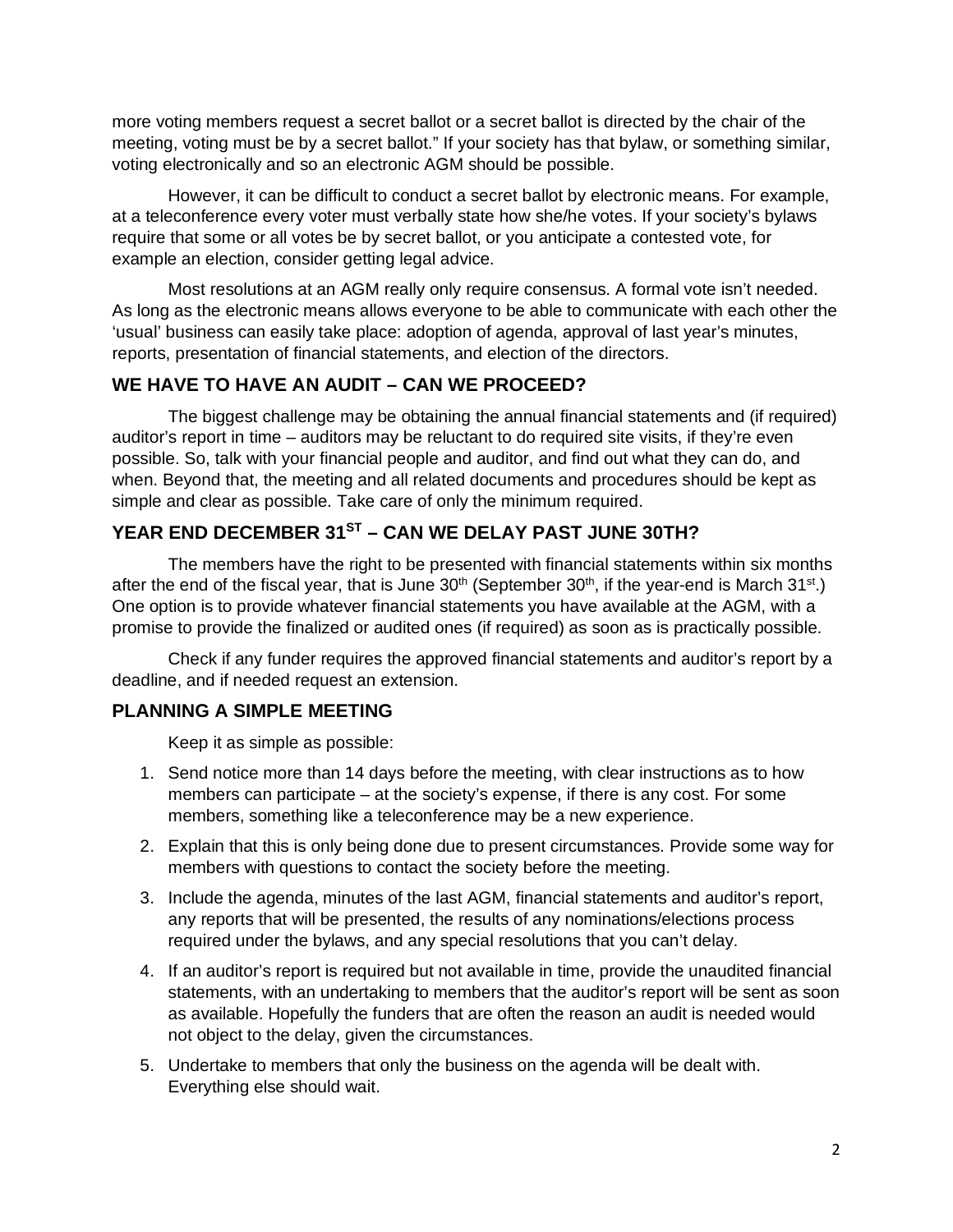- 6. State how much time the meeting will take. 30 60 minutes at most.
- 7. Ensure that a quorum is present. Your bylaws should tell you how many members are needed for a quorum.
- 8. Keep short minutes.
- 9. Remember to file the annual report after the meeting!

It doesn't need to be a 'perfect' meeting. As long as most members have and can use the needed technology, it's reasonable to proceed. Democracy is rarely perfect, and in times like this we must do what's needed, while also complying with the Act and protecting members' rights.

If your society requires that the AGM be held in a certain month, try to comply – but it's probably not critical.

The Registrar in Victoria can sometimes allow AGMs and filings to be delayed. Use of those powers is discretionary, and it would be unwise to count on them being used. It's best to plan an electronic AGM, and take care of this obligation in a timely and reasonable manner.

## **CHECKLIST FOR AN ELECTRONIC AGM**

The information that you need, to decide what to do:

- A. Your society's constitution and bylaws, as on file with Societies OnLine. They will have the Registrar's stamp on them.
- B. Reliable e-mail addresses and telephone numbers for most or all members.
- C. The Act [http://www.bclaws.ca/civix/document/id/complete/statreg/15018\\_01](http://www.bclaws.ca/civix/document/id/complete/statreg/15018_01)

A summary of requirements under the Act.

*83 (1) Unless the bylaws of a society provide otherwise, a person who is entitled to participate in a general meeting may do so by telephone or other communications medium if all of the persons participating in the meeting, whether by telephone, by other communications medium or in person, are able to communicate with each other.*

*(2) Subsection (1) does not obligate a society to take any action to facilitate the use of any communications medium at a general meeting.*

*(3) If one or more members of a society vote at a general meeting in a manner contemplated by this section, the vote must be conducted in a manner that adequately discloses the intentions of the members.*

- 1. Hold an AGM of the members, in B.C., each calendar year (section 71).
- 2. Not less than 14 and not more than 60 days written notice of an AGM. Some bylaws require more than 14 days, and some as few as seven. The minimum information that must be sent is the date, place, and time of the meeting, and any special resolution that will be proposed (sections 77 and 72). (If all the voting members agree in writing as to the required business at the AGM, then the meeting need not be held. In most cases that isn't possible.)
- 3. At the AGM, present the annual financial statements to the members. They must be for a period ending not more than six months before the date of the meeting. The statements